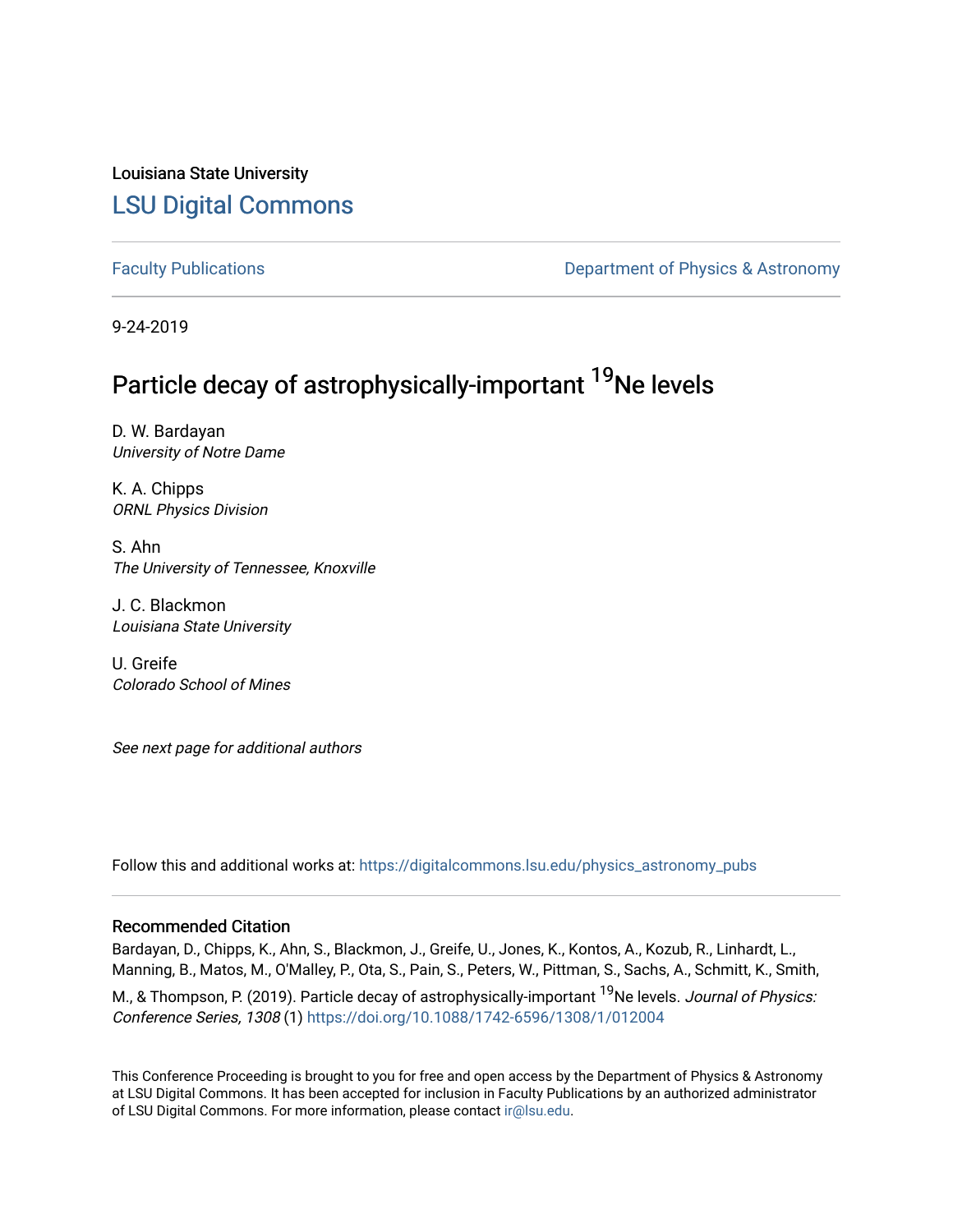## Authors

D. W. Bardayan, K. A. Chipps, S. Ahn, J. C. Blackmon, U. Greife, K. L. Jones, A. Kontos, R. L. Kozub, L. Linhardt, B. Manning, M. Matos, P. D. O'Malley, S. Ota, S. D. Pain, W. A. Peters, S. T. Pittman, A. Sachs, K. T. Schmitt, M. S. Smith, and P. Thompson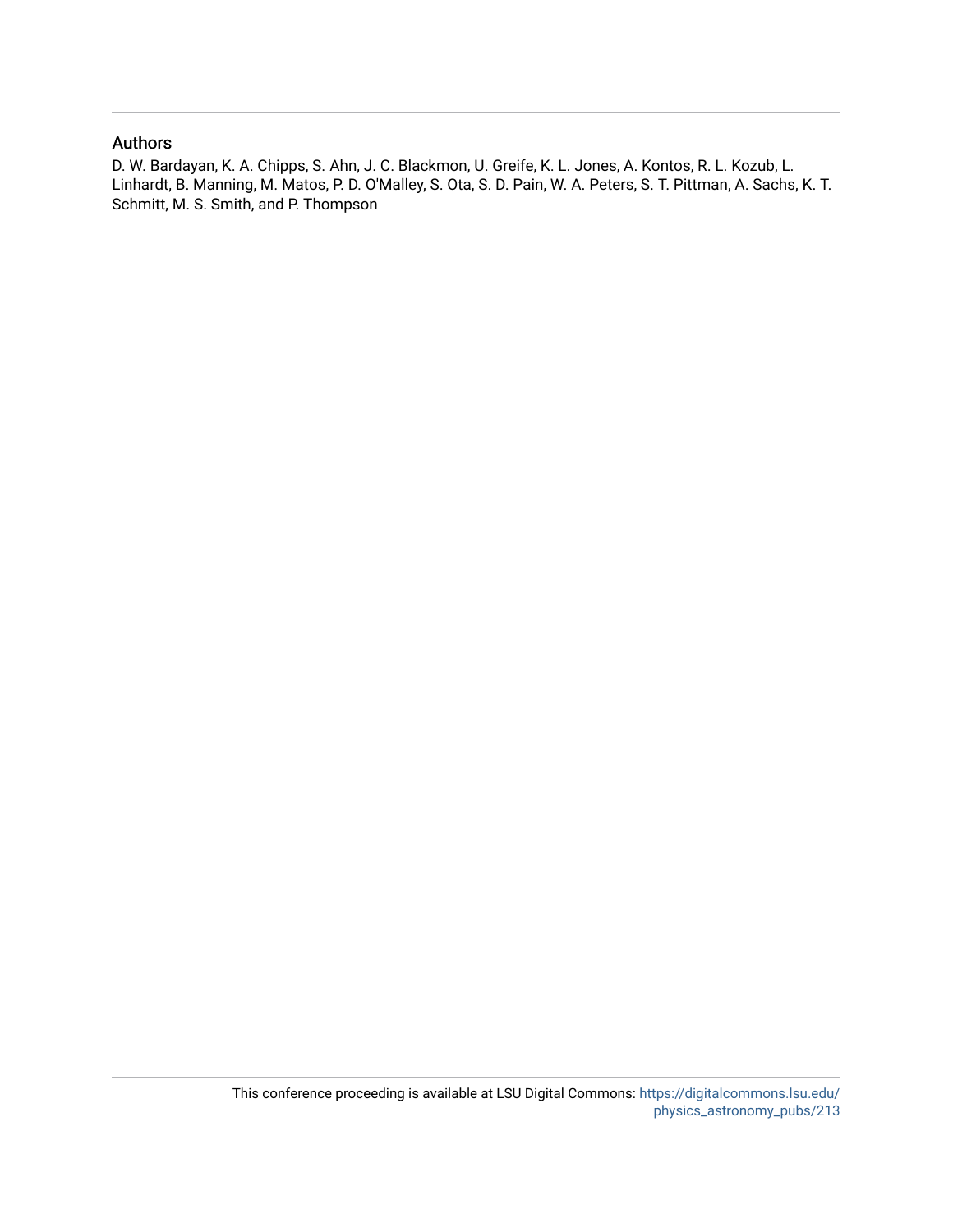## **PAPER • OPEN ACCESS**

## Particle decay of astrophysically-important <sup>19</sup>Ne levels

To cite this article: D W Bardayan et al 2019 J. Phys.: Conf. Ser. **1308** 012004

View the [article online](https://doi.org/10.1088/1742-6596/1308/1/012004) for updates and enhancements.

## You may also like

- [Search for Multimessenger Sources of](/article/10.3847/1538-4357/aaf21d) [Gravitational Waves and High-energy](/article/10.3847/1538-4357/aaf21d) [Neutrinos with Advanced LIGO during Its](/article/10.3847/1538-4357/aaf21d) [First Observing Run, ANTARES, and](/article/10.3847/1538-4357/aaf21d) **[IceCube](/article/10.3847/1538-4357/aaf21d)** 

A. Albert, M. André, M. Anghinolfi et al.

- [OBSERVATION AND](/article/10.3847/0004-637X/833/1/3) [CHARACTERIZATION OF A COSMIC](/article/10.3847/0004-637X/833/1/3) [MUON NEUTRINO FLUX FROM THE](/article/10.3847/0004-637X/833/1/3) [NORTHERN HEMISPHERE USING SIX](/article/10.3847/0004-637X/833/1/3) [YEARS OF ICECUBE DATA](/article/10.3847/0004-637X/833/1/3) M. G. Aartsen, K. Abraham, M. Ackermann et al.
- [Nuclear transfer reaction measurements at](/article/10.1088/0031-8949/2015/T166/014007) [the ESR—for the investigation of the](/article/10.1088/0031-8949/2015/T166/014007)<br>[astrophysical](/article/10.1088/0031-8949/2015/T166/014007) <sup>[1](/article/10.1088/0031-8949/2015/T166/014007)5</sup>[O\(,\)](/article/10.1088/0031-8949/2015/T166/014007)<sup>19</sup>[Ne reaction](/article/10.1088/0031-8949/2015/T166/014007) D T Doherty, P J Woods, Yu A Litvinov et al. -

## Recent citations

- [Proton Decay of 21Na for 20Ne Energy](https://doi.org/10.3938/jkps.77.383) **[Levels](https://doi.org/10.3938/jkps.77.383)** M. J. Kim et al



This content was downloaded from IP address 130.39.60.163 on 13/10/2021 at 20:16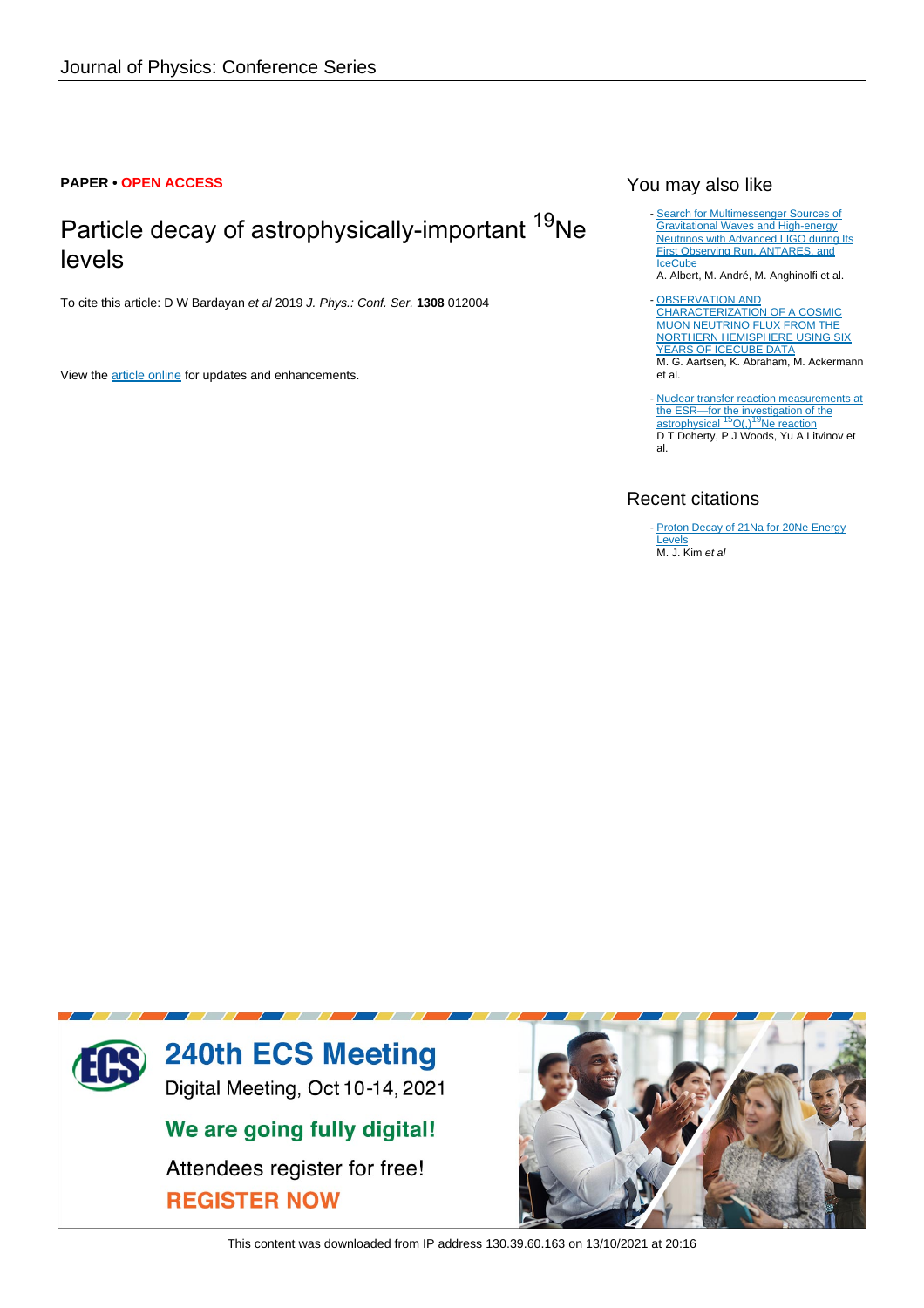# Particle decay of astrophysically-important <sup>19</sup>Ne levels

D W Bardayan<sup>1,2</sup>, K A Chipps<sup>2,3,4</sup>, S Ahn<sup>3,5</sup>, J C Blackmon<sup>6</sup>, U Greife<sup>4</sup>, K L Jones<sup>3</sup>, A Kontos<sup>5</sup>, R L Kozub<sup>7</sup>, L Linhardt<sup>6</sup>, B Manning<sup>8</sup>, M Matos<sup>2,3</sup>, P D O'Malley<sup>1</sup>, S Ota<sup>8</sup>, S D Pain<sup>2</sup>, W A Peters<sup>2,3</sup>, S T Pittman<sup>2,3</sup>, A Sachs<sup>3</sup>, K T Schmitt<sup>2,3</sup>, M S Smith<sup>2</sup> and P Thompson<sup>2,3</sup>

 $^1$  Dept. of Physics, University of Notre Dame, Notre Dame, IN 46556, USA  $^2$  Physics Division, Oak Ridge National Lab, Oak Ridge, TN 37831, USA  $^3$  Dept. of Physics and Astronomy, University of Tennessee, Knoxville, T

48824, USA

 $^6$  Dept. of Physics and Astronomy, Louisiana State University, Baton Rouge, LA 70803, USA $^7$  Dept. of Physics, Tennessee Technological University, Cookeville, TN 38505, USA  $^8$  Dept. of Physics and Astronomy, Rutgers

E-mail: danbardayan@nd.edu

**Abstract.** The <sup>15</sup> $O(\alpha, \gamma)^{19}$ Ne reaction is an important trigger reaction leading to the rapid proton  $(rp)$  capture process in X-ray bursts. The primary uncertainty in determining its astrophysical rate is the uncertain  $\alpha$  branching ratios of levels near  $E_x = 4.1$  MeV in <sup>19</sup>Ne. These states have been populated in a study of the <sup>20</sup>Ne $(p, d)$ <sup>19</sup>Ne reaction, and  $\alpha$  branching ratios are reported in this manuscript.

### 1. Introduction

The <sup>15</sup>O( $\alpha$ ,  $\gamma$ )<sup>19</sup>Ne reaction triggers the rp-process in X-ray bursts and sets the stage for maximum light emission at the peak of the burst. The central role the  ${}^{15}O(\alpha, \gamma) {}^{19}Ne$  reaction rate plays was recently demonstrated from its large effect on X-ray burst light curves [1]. In fact, if the <sup>15</sup>O( $\alpha$ ,  $\gamma$ )<sup>19</sup>Ne reaction rate is near the lower limit of current estimates, models would even fail to predict X-ray burst explosions [2].

The temperatures at which the reaction rate becomes faster than the <sup>15</sup>O  $\beta$  decay is determined by the properties of <sup>19</sup>Ne levels near the  $\alpha$ -emission threshold at 3.529 MeV. Of particular interest are levels at 4034 keV ( $J^{\pi} = 3/2^{+}$ ), 4142 keV (7/2<sup>-</sup>), and 4200 keV (9/2<sup>-</sup>) [3]. While the levels energies are well known, it was only recently that the spins of the two higherenergy levels were clarified [4]. In addition, the lifetimes of these levels have been measured using Doppler-shift attenuation methods [5, 6]. The last remaining quantity that needs to be determined in order to calculate the <sup>15</sup>O( $(\alpha, \gamma)$ <sup>19</sup>Ne rate are the  $\alpha$ -branching ratios,  $B_{\alpha} = \Gamma_{\alpha}/\Gamma$ since the  $\alpha$  widths are expected to be much smaller than the  $\gamma$  widths. Multiple attempts have been made in the past to measure the  $\alpha$ -branching ratios [3, 7, 8, 9] with one [3] reporting branching ratios of  $B_{\alpha} = (2.9 \pm 2.1) \times 10^{-4}$  for the 4034-keV level and  $B_{\alpha} = (1.2 \pm 0.5) \times 10^{-3}$  for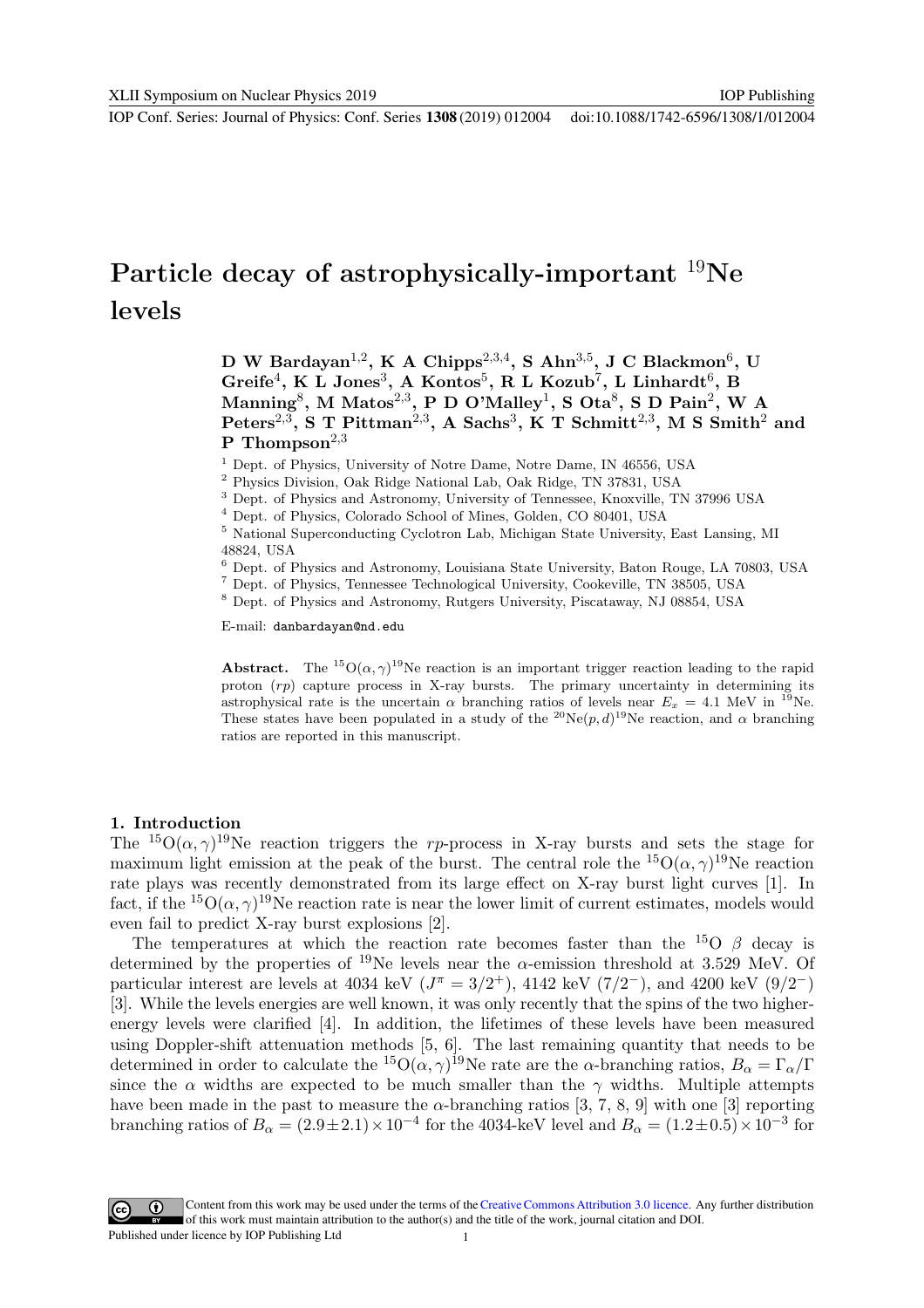the combined 4142- and 4200-keV levels, which could not be resolved. All of the other previous measurements did not reach the sensitivity level required to measure the small  $\alpha$  branching ratios near threshold. In this manuscript, a new analysis of  ${}^{20}Ne(p, d){}^{19}Ne$  data [10] is reported in order to study the  $\alpha$ -branching ratios of astrophysically-important <sup>19</sup>Ne levels affecting estimates of the  ${}^{15}O(\alpha, \gamma)$ <sup>19</sup>Ne astrophysical reaction rate.

## 2. Experiment

A full description of the JENSA gas-jet target is given in Ref. [11]. Briefly, high pressure gas (∼16000 Torr) is injected through a Laval nozzle to form a dense jet of gas approximately 4 mm wide. After passing through the target region, the gas is received, compressed, and recirculated back through the target with the aid of multiple stages of pumping and compression. The interaction point of the beam with the gas jet is surrounded by arrays of silicon detectors such as SIDAR [12], the Oak Ridge Rutgers University Barrel Array (ORRUBA) [13], and SuperORRUBA [14] The effective areal density of the jet was estimated by measuring the energy loss of  $\alpha$  particles emitted from a <sup>244</sup>Cm source and was found to be  $\sim 4 \times 10^{18}$  Ne atoms/cm<sup>2</sup>. Precise knowledge of the target density was not necessary for this analysis as the primary goal was to measure the fraction of the time that a deuteron populating a given <sup>19</sup>Ne state was accompanied by a decay  $\alpha$  particle.





30-MeV proton beams were accelerated at the Holifield Radioactive Ion Beam Facility [15] and used to bombard  $^{nat}$ Ne gas-jet targets. The beam was tuned and focused to a spot size of 2-3 mm at an optically-aligned retractable scintillating phosphor ensuring spatial overlap with the JENSA gas jet. Reaction ejectiles were detected and identified using elements of the SIDAR configured in telescope mode with 65-µm-thick  $\Delta E$  detectors being backed by 1000-µm-thick E detectors and covering laboratory angles between 18◦ − 53◦ . A particle-identification spectrum from the experiment is plotted in Fig. 1. The various observed particle groups  $(p, d, t, \mathrm{^3He})$ and <sup>4</sup>He ions) were well separated using this energy-loss technique. The most intense group (10-20 kHz) arose from elastically-scattered protons, which were preferentially suppressed from the data acquisition by applying a hardware energy threshold to the  $\Delta E$  detector signals.

The observed deuteron spectrum produced at 29◦ after bombardment with 3 nA proton beams for 15 hours is shown in Fig. 2. The spectrum shows excellent correspondence with known  $^{19}$ Ne levels. A few deuteron peaks were observed from the <sup>22</sup>Ne $(p, d)$ <sup>21</sup>Ne reaction (labeled as <sup>22</sup>Ne in Fig. 2), but those were easily identified by their differing kinematic shifts. All other peaks correspond to known states in  $^{19}$ Ne. The relatively smooth background between the peaks in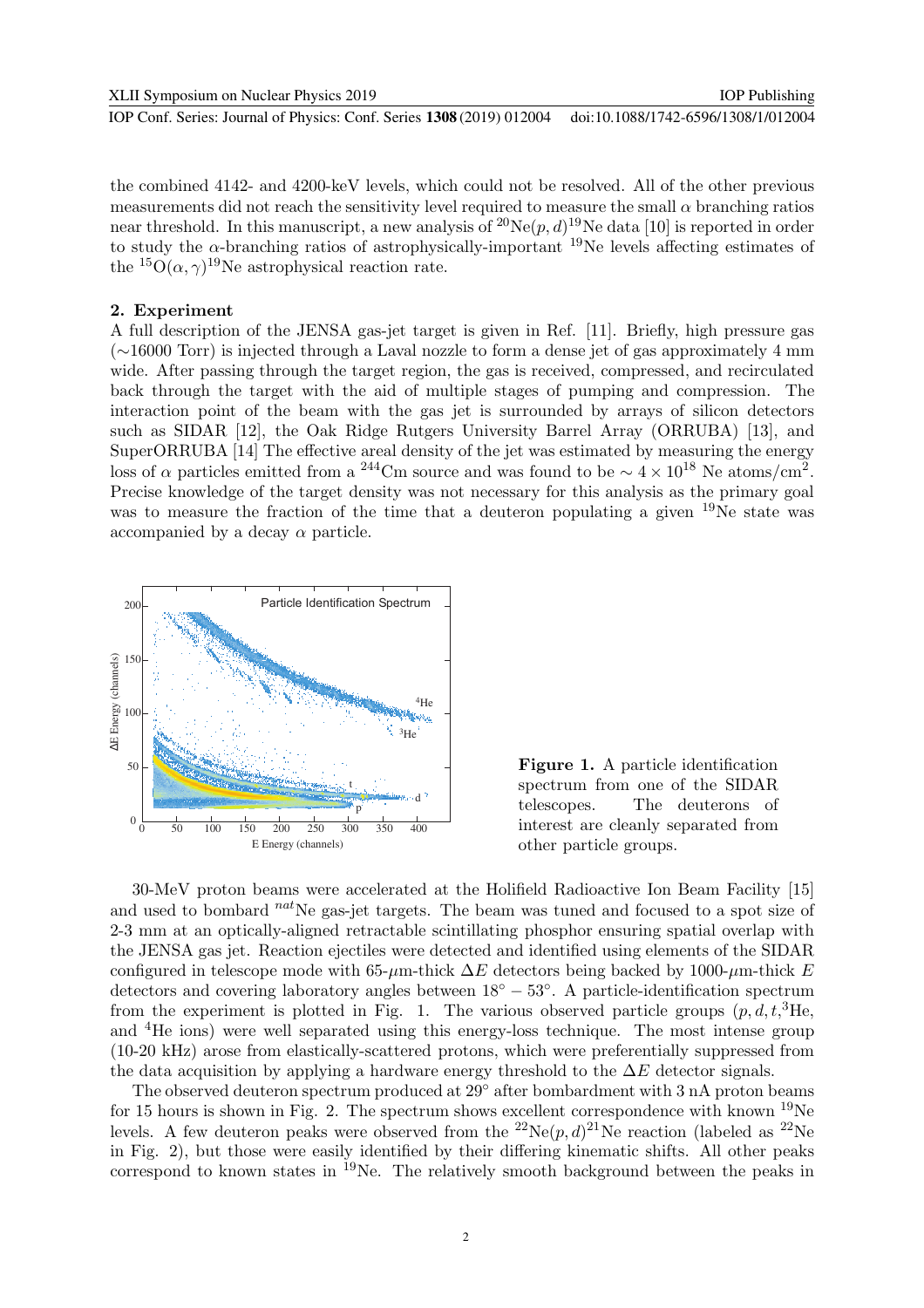

Figure 2. The top panel shows observed deuteron energy spectrum at 29° while the bottom panel shows the expected energies for the population of known levels in the  ${}^{20}Ne(p,d){}^{19}Ne$ reaction at the same angle and a bombarding energy of 30 MeV. Peaks labeled with stars were used for energy calibration.

the spectrum arises from effects such as incomplete charge collection in the silicon detectors and random coincidences in the deuteron gate arising primarily from pileup of elastically-scattered proton pulses. The deuteron energy calibration was performed using the strongly populated, isolated, and well-known levels at  $E_x = 0$ , 2795, and 6742 keV. Multiple states above the  $\alpha$  and p thresholds were observed including the triplet of states near 4.1 MeV important for determining the  ${}^{15}O(\alpha, \gamma)$ <sup>19</sup>Ne reaction rate.

To search for  $\alpha$ -decay events originating from the decay of excited <sup>19</sup>Ne levels, a spectrum was constructed of coincident charged particles that hit any other telescope besides the one in which the deuteron was detected. This condition was implemented to avoid confusing decay events with events that might mimic decay such as crosstalk in a single detector. The coincidence window was set in hardware to 4  $\mu$ s for this experiment, and the expected  $\alpha$  energies ( $> 500$ keV) were above the hardware threshold of 300 keV. If charged particles were detected from the decay of excited states, there should be a clear correlation between the decay energies and the excited state populated (i.e., the lower deuteron energies corresponding to population of higher excited states result in higher charged-particle decay energies). The spectrum constructed from this coincidence requirement is plotted in Fig. 3. A clear band is visible showing the correlation expected for decay  $\alpha$  events with the lowest energy  $\alpha$  particles corresponding to deuterons populating states at the  $\alpha$  threshold. The deuteron energy spectrum for events occurring within this decay band are plotted in Fig. 4.

In order to extract the  $\alpha$ -branching ratios for populated <sup>19</sup>Ne levels, the random coincidence background first needed to be estimated. Random coincidences mostly arise as a result of the relatively high elastically-scattered proton rate ( $\sim 10 - 20$  Hz) in the silicon detectors as evidenced in Fig. 3 by vertical streaks at fixed deuteron energies populating bound  $^{19}$ Ne levels (e.g., near the deuteron energy channel of 370). This random coincidence background was most intense at the lowest  $\alpha$  energies. To estimate the probability for a random coincidence, the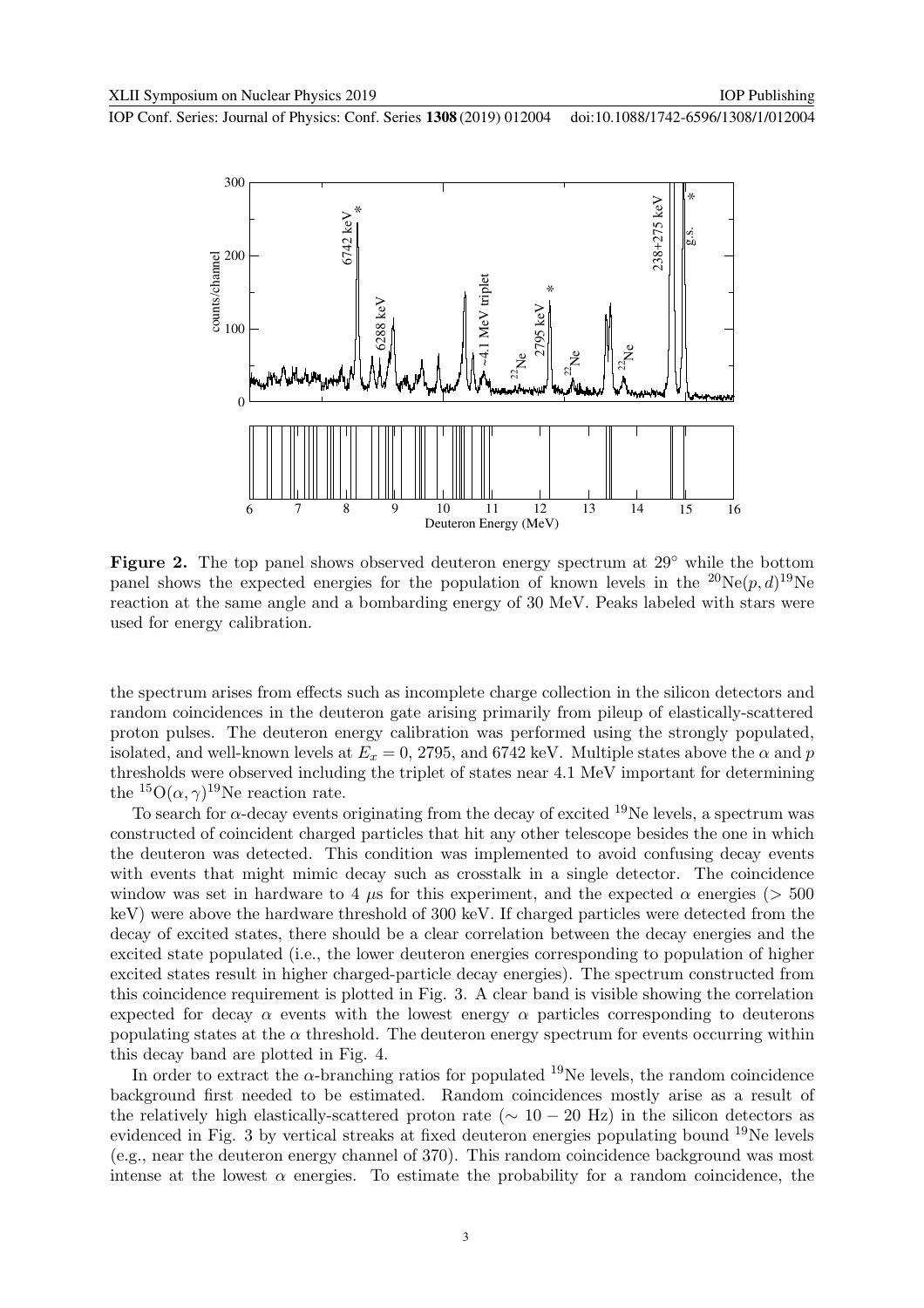

Figure 3. Decay energies plotted as a function of deuteron energies. Deuterons populating unbound <sup>19</sup>Ne levels show the expected correlation with decay  $\alpha$  energies as indicated by the gate in this spectrum.



**Figure 4.** The deuteron energy spectrum in coincidence with decay  $\alpha$  particles. As expected, decay  $\alpha$  events are observed to start at the  $\alpha$  threshold except for random coincidences producing a continuous background. The vertical lines indicate the previously-measured <sup>19</sup>Ne excitation energies. Small peaks are observed for the important 4.1-MeV triplet of states.

number of events were counted in coincidence with deuterons populating the bound <sup>19</sup>Ne levels at 0, 235, and 275 keV. The probability was observed to be as high as  $0.8\%$  between  $\alpha$  energies of 400-800 keV and decreased to 0.005% between 3000-4000 keV.

The coincidence efficiency of the detector system was determined by considering the decay of <sup>19</sup>Ne levels known to decay with 100%  $\alpha$ -branching ratios. The levels considered for this analysis were the 6742/6861-keV doublet with  $\alpha$  widths 1000 times larger than any other decay widths [16]. After comparing the number of counts observed in this double peak in Figs. 2 and 4 and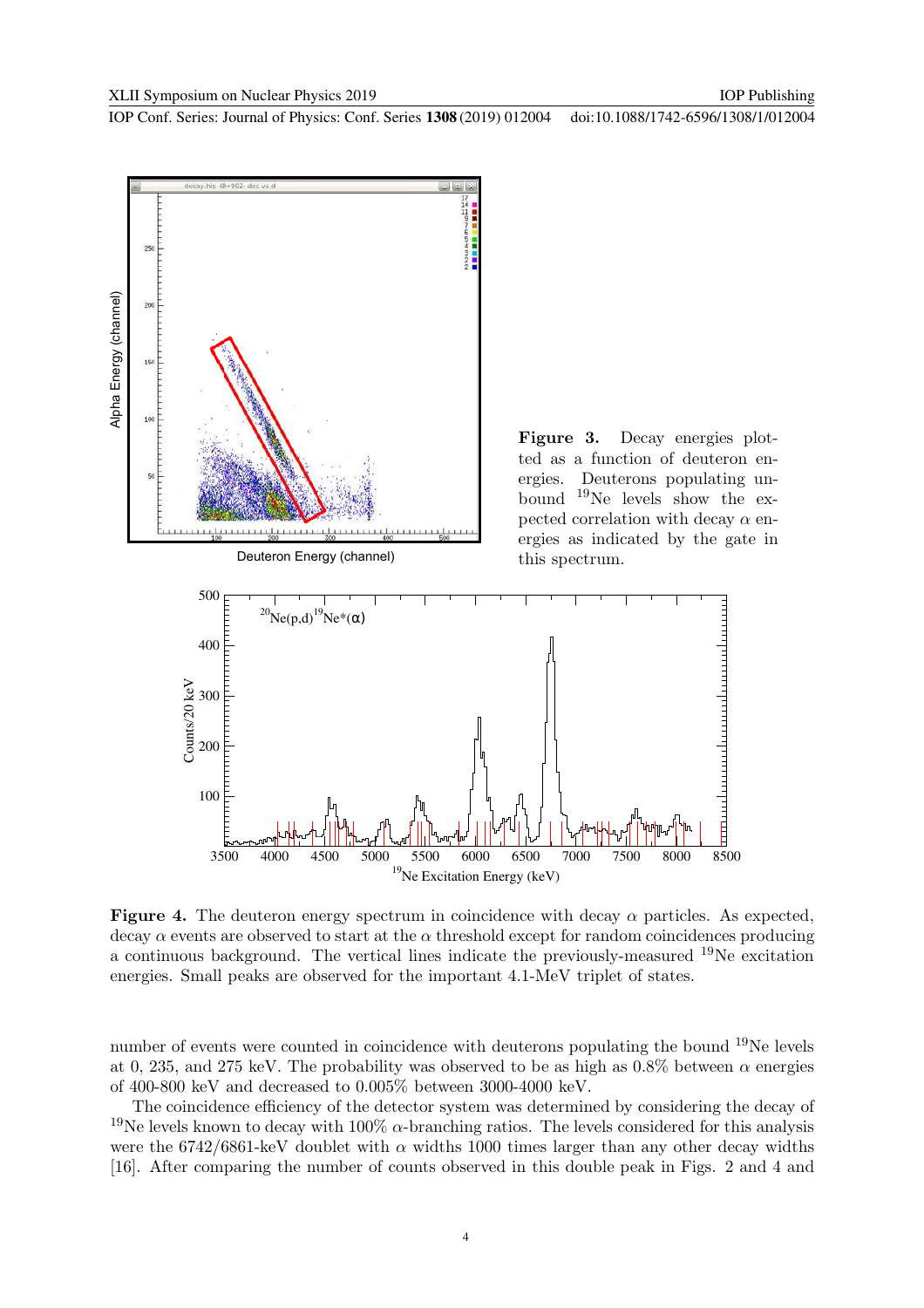IOP Publishing

subtracting the random coincidences ( $\sim 0.01\%$ ), the coincidence efficiency was determined to be  $(7.4 \pm 0.2)\%$ .

Using these values for the random coincidence probabilities and the coincidence efficiency, the  $\alpha$  branching ratios for other levels could be determined assuming isotropic distributions in the <sup>19</sup>Ne rest frame. The preliminary branching ratios measured from this work are shown in Table 1. The quoted uncertainties are statistical in nature and do not include the possible effects of anisotropic  $\alpha$  distributions. At this stage, it has not been possible to extract  $\alpha$  branching ratios for the ∼4.1-MeV triplet of states as the random coincidence background is too large. It is hoped that through further analysis of the data, cleaner coincidence requirements can be implemented to further reduce this random coincidence background.

Table 1. Preliminary  $\alpha$  branching ratios measured in this work. The excitation energies are taken from Ref. [10].

| $19$ Ne Level                                                                                                | $B_{\alpha}$ (present) $B_{\alpha}$ [9]                                                                        |                                    | $B_{\alpha}$ [8]                          | $B_{\alpha}$ [7]                     |
|--------------------------------------------------------------------------------------------------------------|----------------------------------------------------------------------------------------------------------------|------------------------------------|-------------------------------------------|--------------------------------------|
| $6.438(2)$ MeV<br>$6.282(3)$ MeV<br>$6.0$ -MeV triplet<br>$5.539(9)$ MeV<br>$5.090(6)$ MeV<br>$4.371(3)$ MeV | $1.1 \pm 0.1$<br>$1.1 \pm 0.2$<br>$1.00 \pm 0.4$<br>$0.88 \pm 0.05$<br>$0.61 \pm 0.06$<br>$< 3 \times 10^{-2}$ | $0.8 \pm 0.1$<br>$0.016 \pm 0.005$ | $0.90 \pm 0.06$<br>$< 3.9 \times 10^{-3}$ | $0.90 \pm 0.09$<br>$0.044 \pm 0.032$ |

#### 3. Conclusions

Data from the <sup>20</sup>Ne $(p, d)$ <sup>19</sup>Ne reaction [10] have been re-analyzed to search for accompanying  $\alpha$  decay. The  $\alpha$ -decay branching ratios are important for constraining the astrophysical  $^{15}O(\alpha, \gamma)^{19}$ Ne reaction rate. Branching ratios for higher-lying levels have been extracted but the sensitivity has not yet been reached in order to extract ratios for the most important 4.1-MeV triplet of <sup>19</sup>Ne levels. Further analysis of the data is in progress.

This work was supported in part by the U.S. Department of Energy under Contract Nos. DE-FG02-10ER41704 and DE-FG02-93ER40789 (CSM), DE-FG52-08NA28552 (Rutgers), DE-FG02-96ER40983 (UTK), DE-FG02-96ER40955 (TTU), DE-AC05-00OR22725 (ORNL), and the National Science Foundation under Contract Nos. PHY-1419765 (Notre Dame) and PHY-0822648 (JINA).

#### References

- [1] J. L. Fisker, J. Gorres, M. Wiescher, Astrophys. J. 50, 332 (2006).
- [2] R. H. Cyburt, A. M. Amthor, A. Heger, E. Johnson, L. Keek, Z. Meisel, H. Schatz, K. Smith, Astrophys. J. 830, 55 (2016).
- [3] W. P. Tan, J. L. Fisker, J. Gorres, M. Couder, M. Wiescher, Phys. Rev. Lett. 98, 242503 (2007).
- [4] M. R. Hall *et al.*, Phys. Rev. C (in press).
- [5] W. P. Tan et al., Phys. Rev. C **72**, 041302(R) (2005).
- [6] R. Kanungo et al., Phys. Rev. C **74**, 045803 (2006).
- [7] P. V. Magnus *et al.*, Nucl. Phys. A **506**, 332 (1990).
- [8] B. Davids *et al.*, Phys. Rev. C **67**, 065808 (2003).
- [9] K. E. Rehm *et al.*, Phys. Rev. C **67**, 065809 (2003).
- [10] D. W. Bardayan et al., Phys. Lett. B **751**, 311 (2015).
- [11] K. A. Chipps et al., Nucl. Instrum. Meth. Phys. Res. A **763**, 553 (2014).
- [12] D. W. Bardayan et al., Phys. Rev. Lett. **83** (1999) 45.
- [13] S. D. Pain et al., Nucl. Instr. and Meth. in Phys. Res. B **261** (2007) 1122.